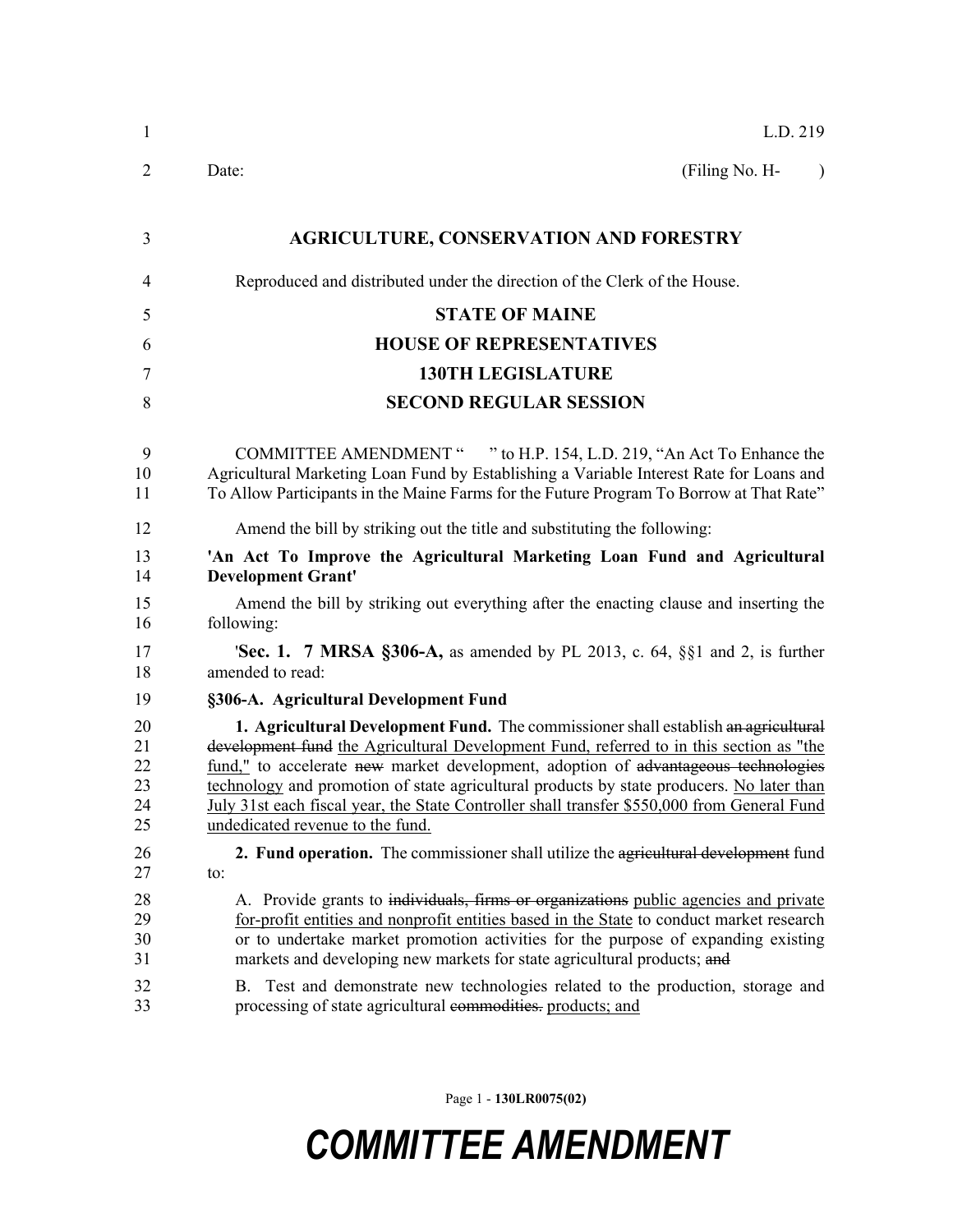1 C. Provide technical assistance grants for conducting market research, feasibility 2 studies, engineering studies, construction planning, land use planning, facility design 3 and configuration planning and for funding the purchase of on-farm equipment and 4 other technology purchases that directly support the growth of agricultural enterprises 5 as defined in section 434. 6 The commissioner may disburse grant money awarded to an applicant during any of the 3 7 fiscal years following award of the grant to an applicant. 8 **3. Rulemaking.** The commissioner shall establish, by rule, in a manner consistent 9 with Title 5, chapter 375, subchapter 2‑A criteria for the allocation of grant money, 10 application requirements consistent with the provisions of this section, a schedule for 11 accepting and reviewing applications, reporting requirements on grant expenditures and 12 project results and any other administrative requirements necessary for the efficient 13 implementation of this program. Rules adopted pursuant to this subsection are major 14 substantive routine technical rules as defined in Title 5, chapter 375, subchapter 2‑A. The 15 commissioner is guided by the following criteria: 16 A. Applications may be submitted by individuals, firms or organizations public 17 agencies and private for-profit entities and nonprofit entities based in the State in 18 response to a request for proposals for competitive grants. The commissioner may also 19 contract directly with individuals, firms or organizations public agencies and private 20 for-profit entities and nonprofit entities for a special project under section 307; 21 B. A percentage of the total cost of any project must be funded by the applicant or 22 applicants and a percentage of the total cost must be funded from nonpublic sources. 23 These percentages must be established by rule. A single grant may not exceed 50% of 24 the total funds available to be granted in a given year; 25 C. Information relative to market research or development activities provided to the 26 commissioner prior to formal application, included in grant applications or provided to 27 the commissioner to fulfill reporting requirements is confidential information and may 28 not be publicly disclosed by the commissioner as long as: 29 (1) The person to whom the information belongs or pertains has requested that 30 certain information be designated as confidential; and 31 (2) The commissioner has determined that the information gives the person 32 making the request opportunity to obtain business or competitive advantage over 33 another person who does not have access to the information or will result in loss 34 of business or other significant detriment to the person making the request if access 35 is provided to others; and 36 D. When possible, the commissioner shall award grants to applicants representing diverse agricultural enterprises and geographic areas of the State. diverse agricultural enterprises and geographic areas of the State. 38 **4. Advisory committee.** The commissioner shall establish the Agricultural 39 Development Committee to evaluate market and production development competitive 40 grant applications and review project results. 41 **Sec. 2. 7 MRSA §307,** as amended by PL 2013, c. 64, §3, is further amended to 42 read: 43 **§307. Special projects**

Page 2 - **130LR0075(02)**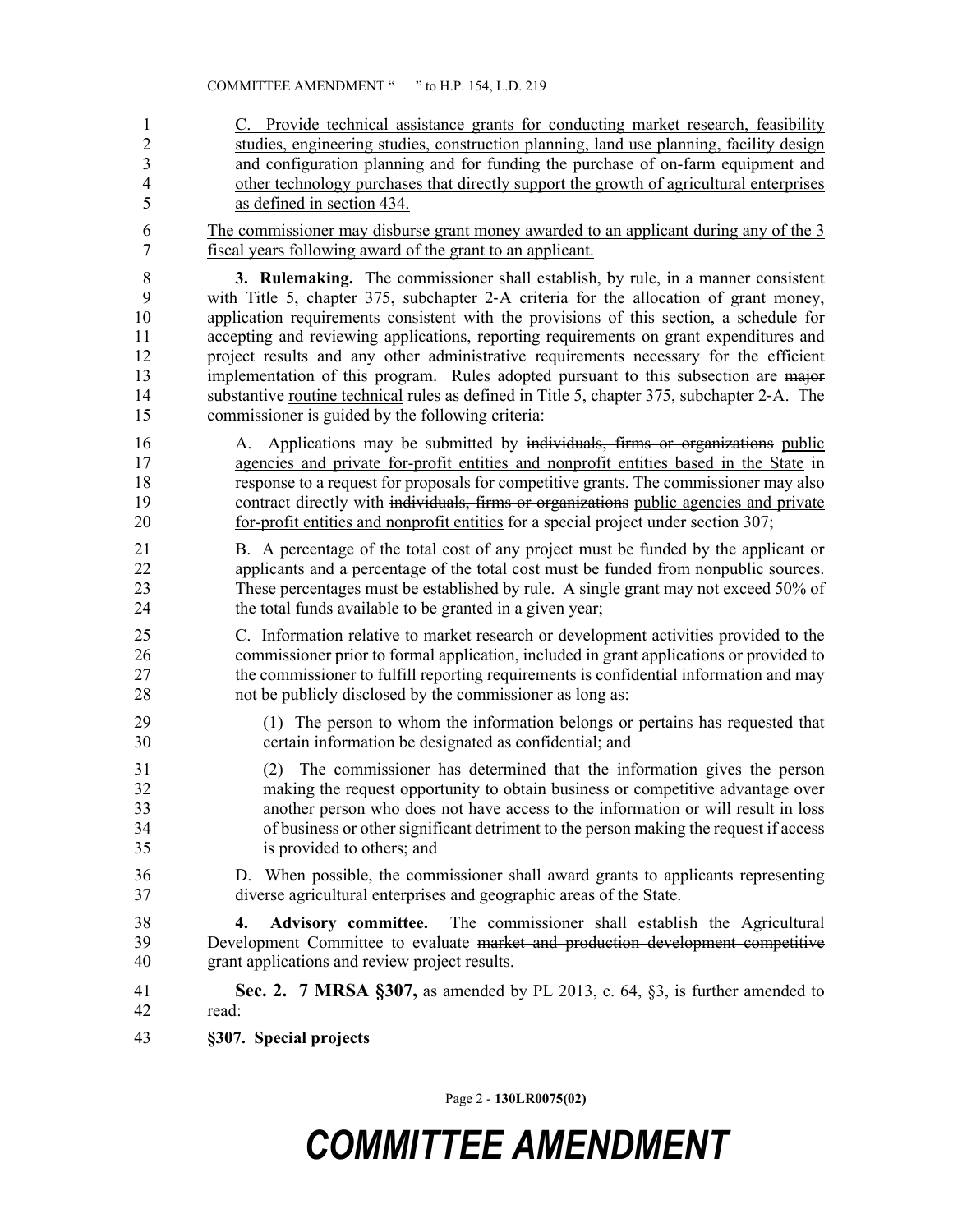1 The commissioner may contract directly with the University of Maine System or 2 qualified individuals, firms or organizations public agencies and private for-profit entities 3 and nonprofit entities based in the State for market research, for testing new technologies 4 and for research on technical problems related to the production, marketing, storage and 5 processing of agricultural commodities products.

- 
- 

6 **Sec. 3. 7 MRSA §308,** as amended by PL 1999, c. 72, §6, is repealed.

7 **Sec. 4. 7 MRSA §434, sub-§1,** as amended by PL 2001, c. 152, §1, is further 8 amended to read:

9 **1. Agricultural enterprise.** "Agricultural enterprise" means a person or business 10 located in this State and engaged or beginning to engage in the commercial growing or 11 harvesting of plants; raising of animals; growing or obtaining plant or animal by-products; 12 aquaculture, as defined in Title 12, section 6001, subsection 1; or further processing, 13 storing, packaging or marketing a raw product derived from plants, animals, plant or animal 14 by-products or aquaculture, as defined in Title 12, section 6001, subsection 1, with the 15 intent that the product be sold or otherwise disposed of to generate income. "Agricultural 16 enterprise" includes a business or activity that attracts visitors to a farm for the purpose of 17 supplementing income from the primary crop or livestock operation. "Agricultural 18 enterprise" does not include a business engaged primarily in the growing, harvesting or 19 further processing of forest species of trees for the purpose of producing pulp or other 20 materials used in the paper manufacturing or wood manufacturing process.

- 21 **Sec. 5. 7 MRSA §435, sub-§2, ¶A,** as amended by PL 2003, c. 168, §1, is further 22 amended to read:
- 23 A. An agricultural marketing loan for any project under this subchapter, the total cost 24 of which exceeds  $$100,000,$  may not exceed 75% 90% of the project cost. A 25 loan from the fund may not be provided for such a project unless the applicant 26 demonstrates a commitment of private funds of at least 5% of the total cost of the 27 project; except that, in order to encourage the undertaking of cooperative projects by 2 28 or more agricultural enterprises, an agricultural marketing loan may not be provided 29 unless the cooperating agricultural enterprises as a group demonstrate a commitment 30 of private funds of at least 5% of the total cost of the project.
- 31 **Sec. 6. 7 MRSA §435, sub-§2, ¶B,** as amended by PL 2003, c. 168, §1, is further 32 amended to read:
- 33 B. An agricultural marketing loan for any project under this subchapter, the total cost 34 of which is  $$100,000$   $$200,000$  or less, may not exceed 90% of the total cost of the 35 project.
- 36 **Sec. 7. 7 MRSA §435, sub-§3,** as amended by PL 2007, c. 660, §12, is repealed.
- 37 **Sec. 8. 7 MRSA §435, sub-§3-A,** as enacted by PL 2007, c. 660, §13, is amended 38 to read:
- 39 **3-A. Loans for participants in the Maine Farms for the Future Program.** The 40 interest rate for loans for capital improvements identified in a business plan developed 41 under section 318 for a farm determined eligible under section 319 is the federal prime rate 42 on the date of loan commitment but may not be greater than 2% per year.
- 43 **Sec. 9. 7 MRSA §435, sub-§3-B** is enacted to read:

Page 3 - **130LR0075(02)**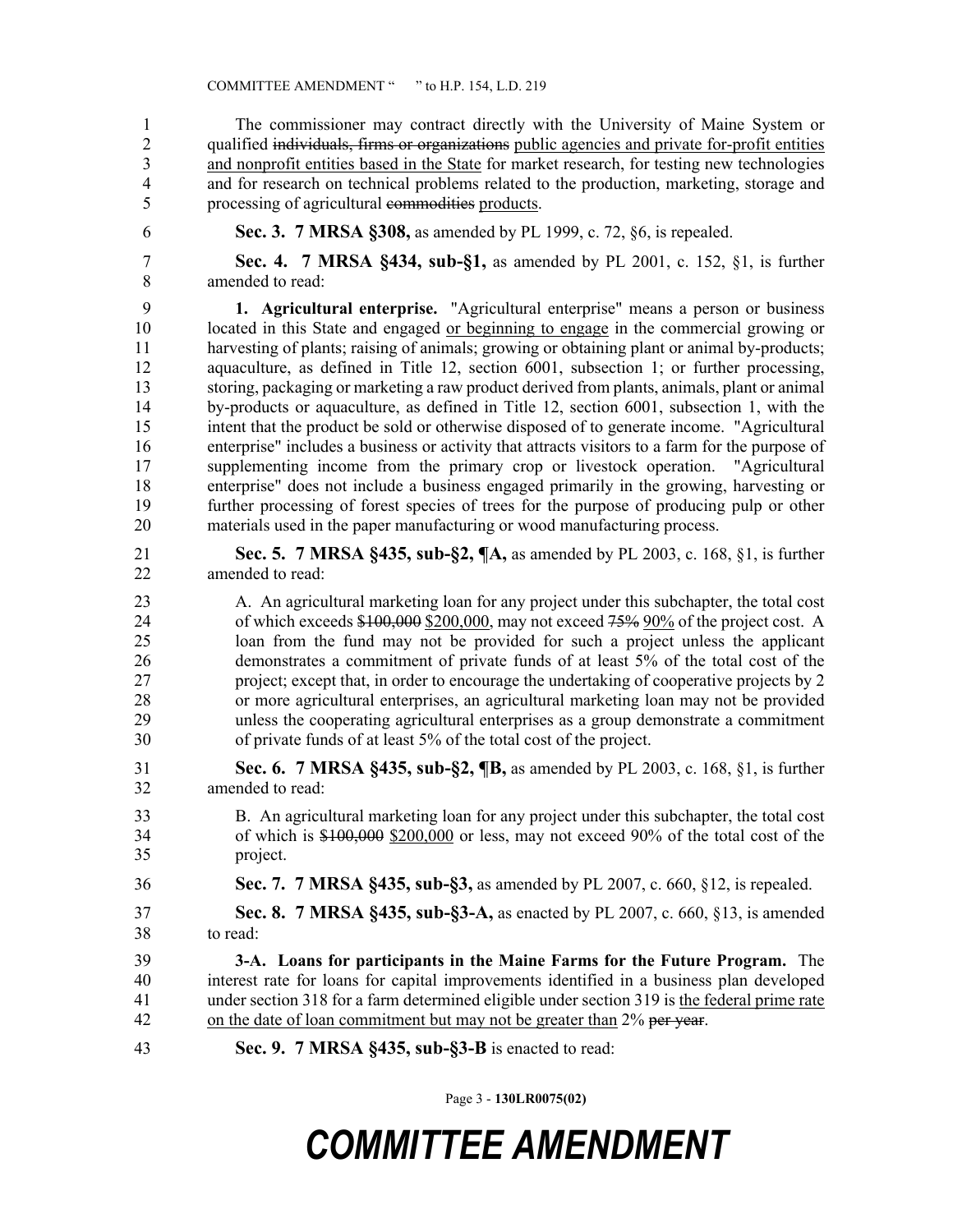1 **3-B.** Interest rate. Except as provided in subsection 3-A, the interest rate for loans 2 under this section is the federal prime rate on the date of loan commitment but may not be greater than 5%. Loans current on the effective date of this subsection may be refinanced 3 greater than 5%. Loans current on the effective date of this subsection may be refinanced 4 at the borrower's request to an interest rate of the federal prime rate but not greater than 5  $5\%$ .

6 **Sec. 10. 7 MRSA §436,** as amended by PL 2007, c. 660, §15, is further amended to 7 read:

#### 8 **§436. Grants for technical assistance and research**

9 The commissioner may use all or a portion of the accrued interest in the cash balance 10 of the Agricultural Marketing Loan Fund and all or a portion of loan repayments for grants 11 for technical assistance and for grants from the agricultural development grant program 12 Agricultural Development Fund in chapter 10. The commissioner may expend grant 13 dollars designated to an applicant in one fiscal year during any of the 3 fiscal years 14 following designation.

15 **Sec. 11. 10 MRSA §1023-J, first ¶,** as amended by PL 2017, c. 475, Pt. A, §12, is 16 further amended to read:

17 The Agricultural Marketing Loan Fund, referred to in this section as "the "fund," is 18 created. The fund must be deposited with and maintained by the Finance Authority of 19 Maine. The fund must be administered by the Commissioner of Agriculture, Conservation 20 and Forestry in accordance with Title 7, chapter 101, subchapter 1-D. All money received 21 by the Finance Authority of Maine from any source for the development and 22 implementation of an improved agricultural marketing loan program must be credited to 23 the fund. Any money credited to the fund from the issuance of bonds on behalf of the State 24 for financing loans for agricultural enterprises may be used only for the following purposes: 25 to provide assistance to agricultural enterprises in this State for the design, purchase, 26 construction, renovation or improvement of commodity and storage buildings and packing 27 and marketing facilities equipment essential to the agricultural enterprise; for the purchase, 28 construction or renovation of buildings, equipment, docks, wharves, piers or vessels used 29 in connection with a commercial agricultural enterprise; for the purchase of land in 30 connection with development of new cranberry acreage; for the purchase of land for 31 irrigation reservoirs or to provide direct access to water for irrigation or to fund the 32 development of new or existing sustainable water sources; for the purchase of land 33 necessary for the start-up of a new agricultural enterprise; for the purchase of land 34 necessary for the expansion of an existing agricultural enterprise when the land acquisition 35 is necessary to comply with land use regulations; for the development of a business plan 36 for improvements to pastureland, including seeding and actions to promote rotational 37 grazing; for the design or implementation of improvements to infrastructure, equipment 38 and natural resources to enhance a commercial agricultural enterprise's climate adaptation 39 or mitigation capacity; for refinancing existing loans used to finance eligible uses as 40 defined in this section; or, if the commissioner so approves at the time of loan insurance 41 commitment, to pledge money in the fund as security for, and to apply money in the fund 42 to, payment of principal, interest and other amounts due on any term loans insured by the 43 Finance Authority of Maine to an eligible dairy farmer. Repayment of these loans and 44 interest on these loans must be credited to the fund and may be used for the purposes stated 45 in this section or Title 7, section 436. Interest earned on money in the fund and interest

Page 4 - **130LR0075(02)**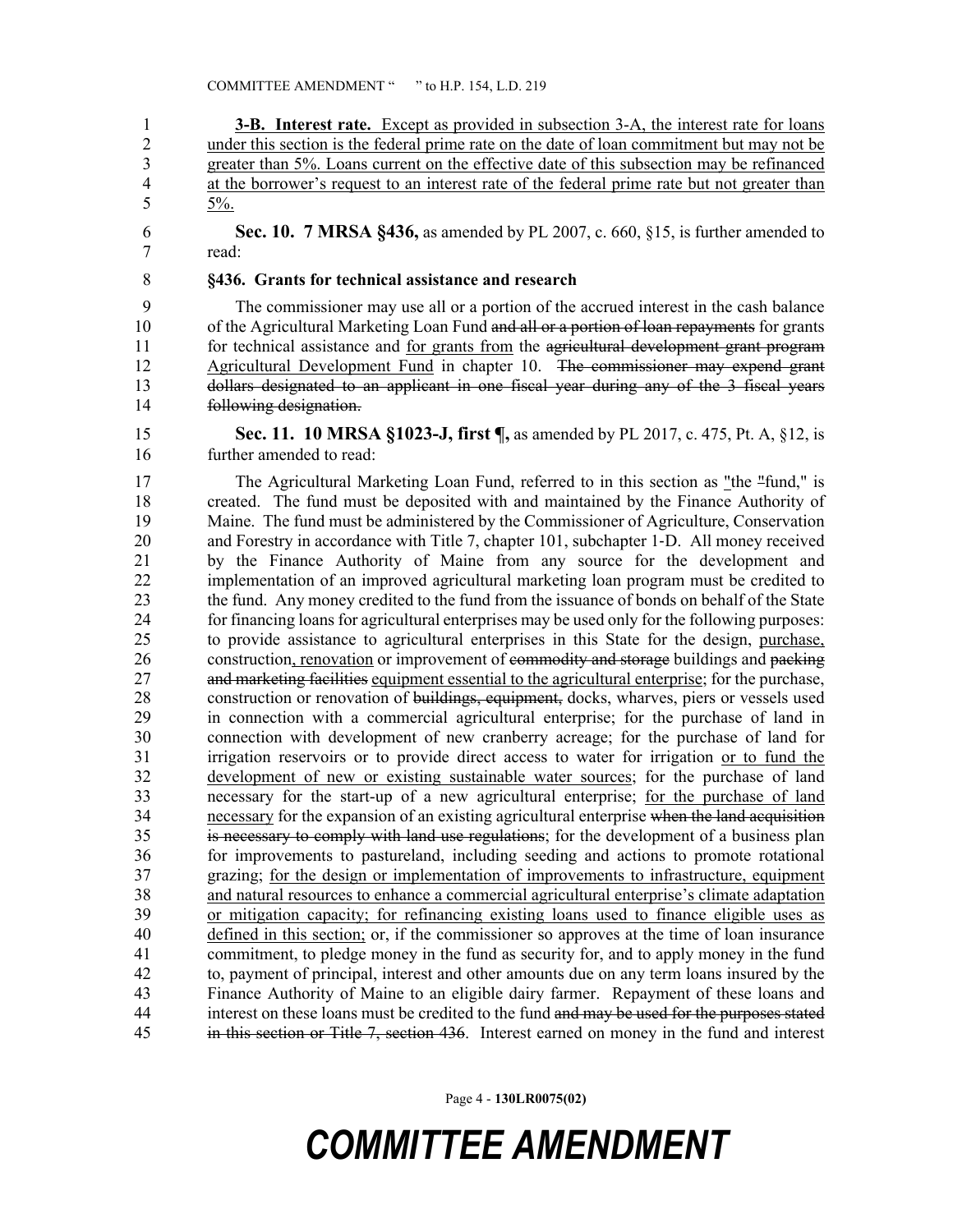earned on loans made from the fund may be used to pay the administrative costs of processing loan applications and servicing and administering the fund and loans and grants made from the fund since the inception of the agricultural marketing loan program, to the extent that these costs exceed the fee for administrative costs established by Title 7, section 435, subsection 4. 1 2 3 4 5

6 **Sec. 12. Transfer balance of interest in the Agricultural Marketing Loan**  7 **Fund.** Notwithstanding any provision of law to the contrary, no later than September 1, 8 2022 the Finance Authority of Maine shall transfer the balance of realized interest in the 9 Agricultural Marketing Loan Fund, as established under the Maine Revised Statutes, Title 10 10, section 1023-J, and any previously awarded agricultural development grant funds that 11 have not been paid to grantees to the Agricultural Development Fund, as established under 12 Title 7, section 306-A, through a transfer to the Agricultural Development Fund, Other 13 Special Revenue Funds account.

14 **Sec. 13. Appropriations and allocations.** The following appropriations and 15 allocations are made.

#### 16 **AGRICULTURE, CONSERVATION AND FORESTRY, DEPARTMENT OF**

#### 17 **Bureau of Agriculture 0393**

18 Initiative: Provides allocations for grants to public agencies, private for-profit entities and 19 nonprofit entities based in the State to conduct market research or to undertake market 20 promotion activities for the purpose of expanding existing markets and developing new 21 markets for state agricultural products; to test and demonstrate new technologies related to 22 the production, storage and processing of state agricultural products; and to provide 23 technical assistance grants for conducting market research, feasibility studies, engineering 24 studies, construction planning, land use planning, facility design and configuration 25 planning and funding the purchase of on-farm equipment and other technology purchases 26 that directly support the growth of agricultural enterprises.

| 27 | <b>OTHER SPECIAL REVENUE FUNDS</b> | 2021-22 | 2022-23   |
|----|------------------------------------|---------|-----------|
| 28 | All Other                          | -80     | \$700,000 |
| 29 |                                    |         |           |
| 30 | OTHER SPECIAL REVENUE FUNDS TOTAL  | \$0     | \$700,000 |
| 31 |                                    |         |           |

32 Amend the bill by relettering or renumbering any nonconsecutive Part letter or section 33 number to read consecutively.

34 **SUMMARY**

This amendment, which replaces the bill, separates the Agricultural Development Fund from the Agricultural Marketing Loan Fund. The amendment requires the State Controller 37 to transfer \$550,000 from the General Fund undedicated revenue to the Agricultural Development Fund annually. The amendment also requires the Finance Authority of Maine to transfer the balance of the realized interest in the Agricultural Marketing Loan 40 Fund and any previously awarded agricultural development grant funds that have not been paid to grantees to the Agricultural Development Fund. The amendment requires the Commissioner of Agriculture, Conservation and Forestry to use the Agricultural Development Fund to provide technical assistance grants for conducting market research, 35 36 37 38 39 40 41 42 43

Page 5 - **130LR0075(02)**